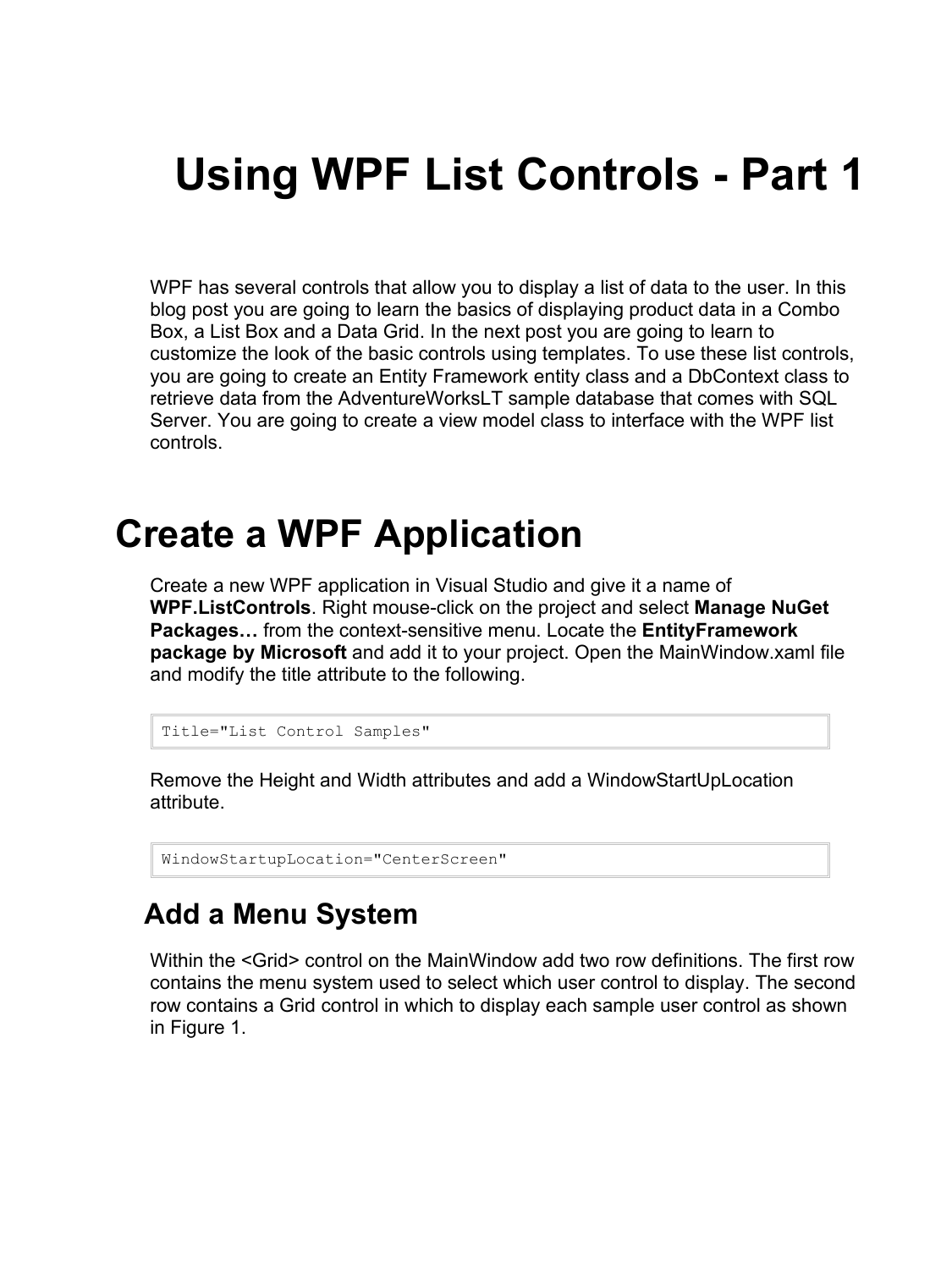|      |              | List Control Samples |  |  | × |
|------|--------------|----------------------|--|--|---|
| File | <b>Basic</b> |                      |  |  |   |
|      |              | ComboBox             |  |  |   |
|      |              | ListBox              |  |  |   |
|      |              | DataGrid             |  |  |   |
|      |              |                      |  |  |   |
|      |              |                      |  |  |   |
|      |              |                      |  |  |   |
|      |              | Content Area         |  |  |   |
|      |              |                      |  |  |   |
|      |              |                      |  |  |   |
|      |              |                      |  |  |   |
|      |              |                      |  |  |   |
|      |              |                      |  |  |   |
|      |              |                      |  |  |   |
|      |              |                      |  |  |   |

Figure 1: The main window has a menu and a content area on which to display user controls.

Let's build the menu system within the <Grid> on the MainWindow. Enter the code below.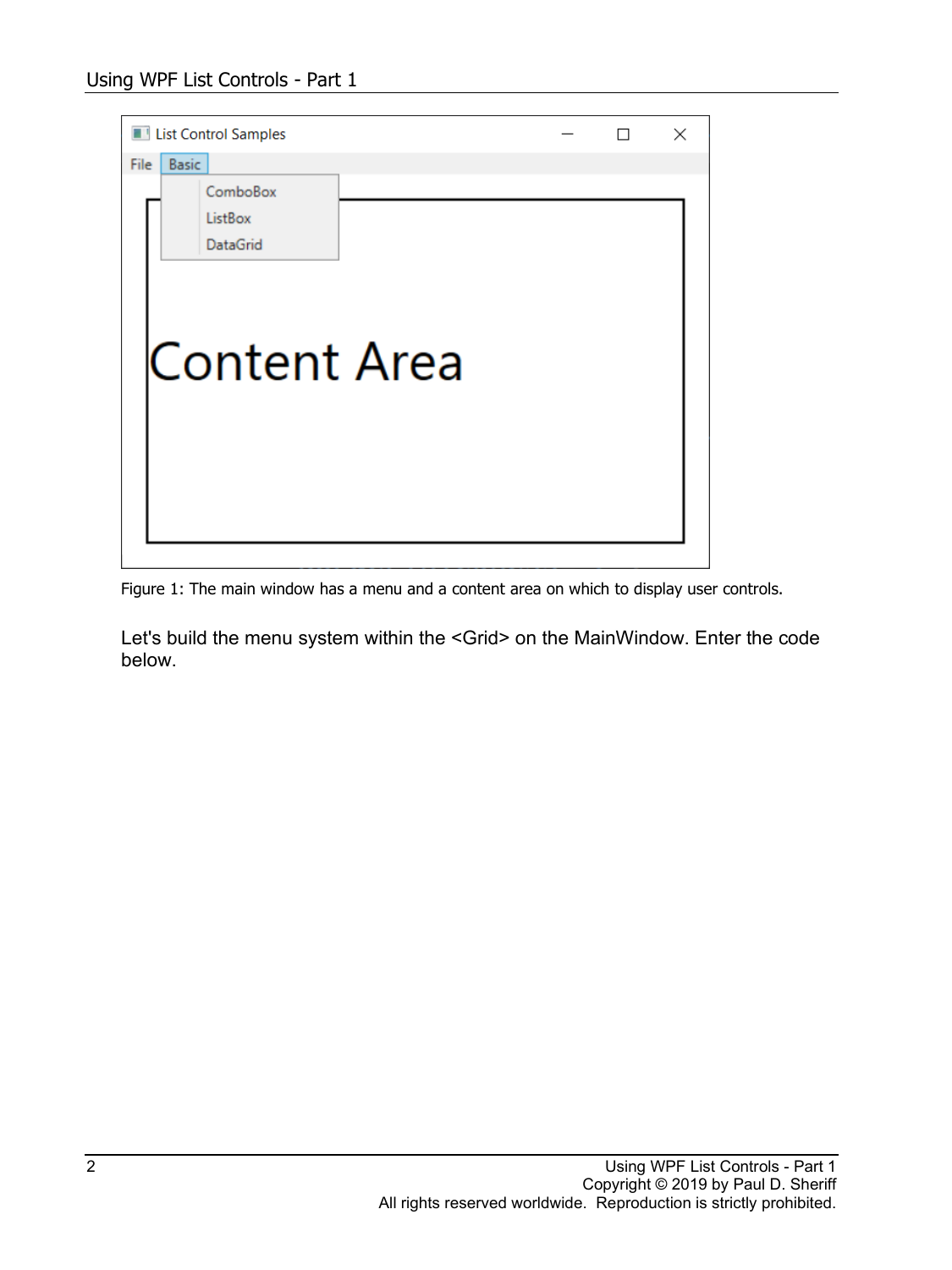```
<Grid>
  <Grid.RowDefinitions>
     <RowDefinition Height="Auto" />
     <RowDefinition Height="*" />
   </Grid.RowDefinitions>
  \langle!-- Menu Area -->
   <Menu Grid.Row="0"
        IsMainMenu="True">
     <MenuItem Header="_File">
       <MenuItem Header="E_xit"
                 Click="Exit_Click" />
     </MenuItem>
     <MenuItem Header="Basic">
       <MenuItem Header="ComboBox"
                 Click="MenuItem_Click"
         Tag="WPF.ListControls.ListControlsBasic.ComboBoxBasic" />
       <MenuItem Header="ListBox"
                 Click="MenuItem_Click"
         Tag="WPF.ListControls. ListControlsBasic.ListBoxBasic" />
       <MenuItem Header="DataGrid"
                 Click="MenuItem_Click"
         Tag="WPF.ListControls. ListControlsBasic.DataGridSimple" />
     </MenuItem>
   </Menu>
</Grid>
```
The *Tag* property in each menu item represents the full namespace and control name that you wish to display. You are going to learn how to create these controls in just a little bit.

#### **Add Content Area**

Add a Grid control after the menu system. This Grid control is where you are going to load the sample user controls. Set the *Name* property of this control to "contentArea". Setting the *Name* property allows you to reference this control in your code behind.

```
<!-- Content Area -->
<Grid Grid.Row="1"
      Margin="20"
      VerticalAlignment="Top"
      Name="contentArea" />
```
#### **Write Code to Display User Controls**

To display a user control within the Grid named "contentArea", you first need to create an instance of the control, then add it to the Children collection of the Grid. For example: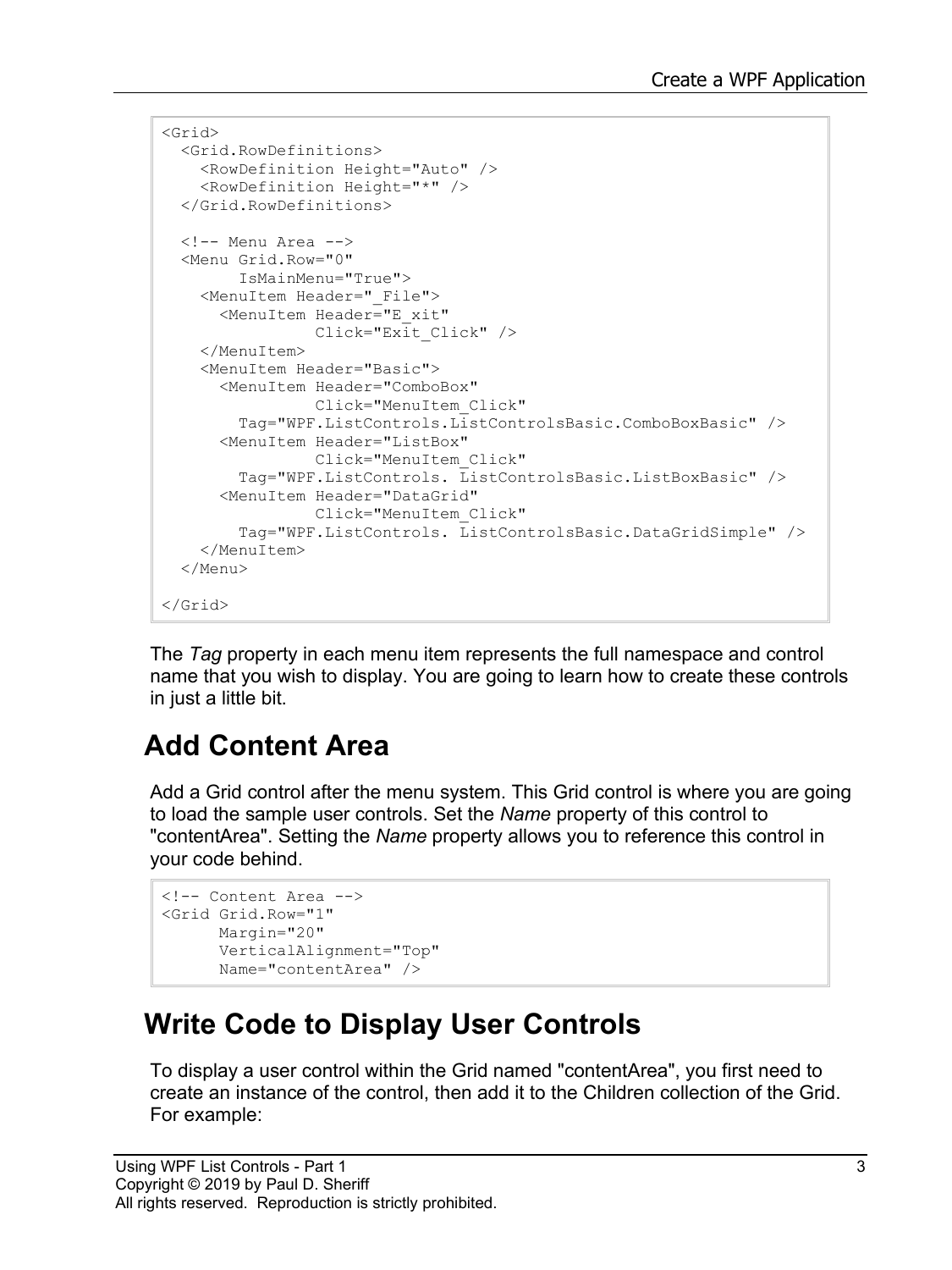```
contentArea.Children.Add(
  new WPF.ListControls.ListControlsBasic.ComboBoxBasic());
```
The control you are creating a new instance of is the same name as what is in the *Tag* property of the first menu item. When you are in C#, the compiler can resolve this reference to the actual user control you have created. However, the menu system simple has a string value of this user control. You are going to need to use reflection to create an instance of the user control represented by the string.

Open the MainWindow.xaml.cs file and write a method named LoadUserControl(). This method accepts a string that is the full namespace and control name that you wish to create an instance of. Call the GetType() method on the Type class to get an instance of a Type for the control name in the string. If a non-null value is returned, create an instance of this type by calling the CreateInstance() method on the Activator class. If the class is created successfully, add this new instance of the user control using the Add() method of the Children property of the Grid named "contentArea".

```
private void LoadUserControl(string controlName)
{
   Type ucType = null;
  UserControl uc = null;
   // Create a Type from controlName parameter
  ucType = Type.GetType(controlName) ;
  if (ucType == null) {
    MessageBox.Show("The Control: " + controlName
                       + " does not exist.");
   }
   else {
    // Close current user control in content area
     contentArea.Children.Clear();
     // Create an instance of this control
    uc = (UserControl)Activator.CreateInstance(ucType);
    if (uc != null) {
       // Display control in content area
      contentArea.Children.Add(uc);
     }
   }
}
```
#### **Menu Click Events**

Next, add the MenuItem Click() event and the Exit Click() event procedures as shown in the following code.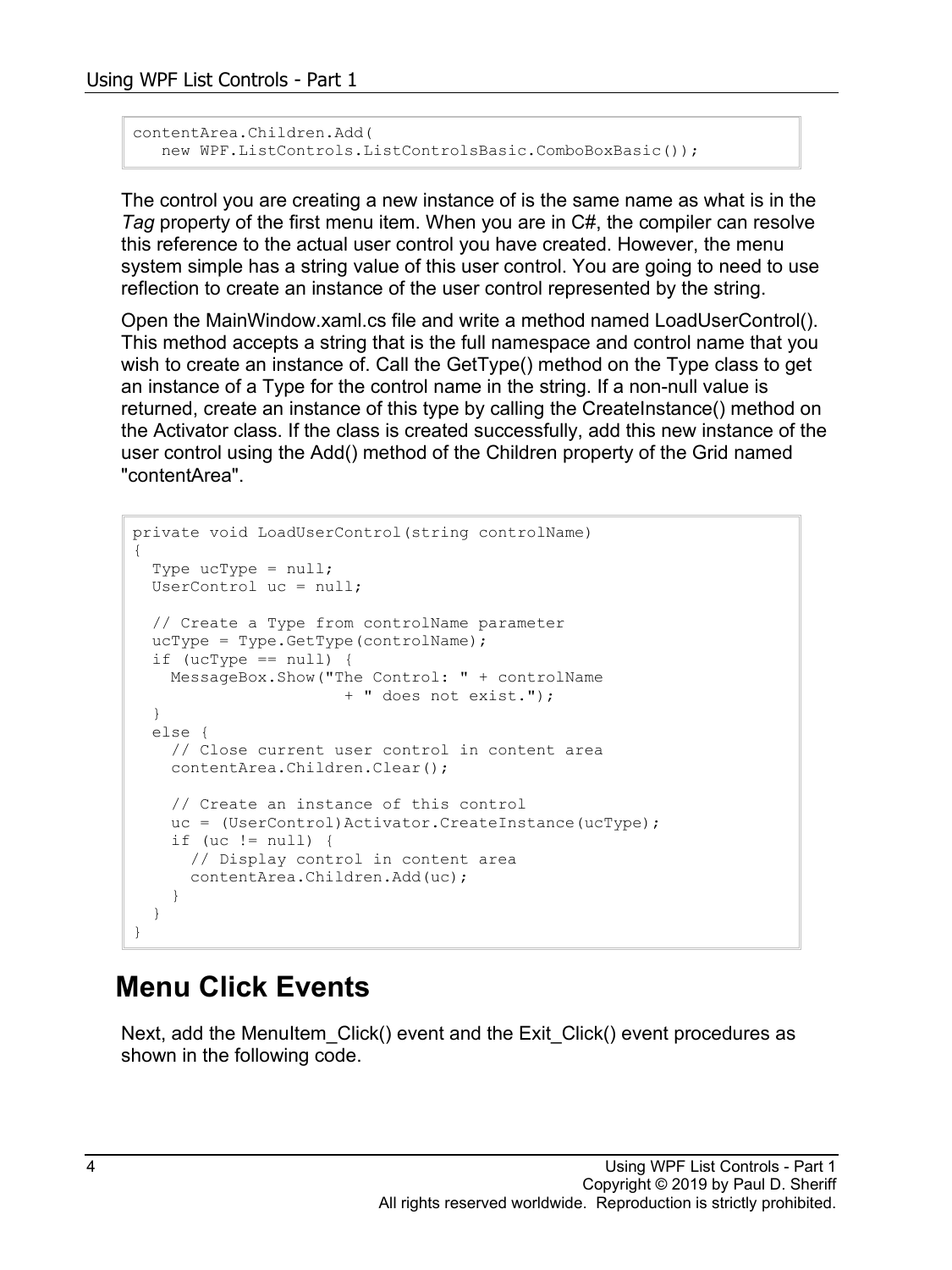```
private void MenuItem Click(object sender, RoutedEventArgs e)
{
  // Display a user control
  LoadUserControl(((MenuItem)sender).Tag.ToString());
}
private void Exit Click(object sender, RoutedEventArgs e)
{
   this.Close();
}
```
## **Data Layer**

For our samples, display a list of products from the AdventureWorksLT sample database that comes with SQL Server. This database contains a SalesLT.Product table which comes with a couple of hundred products. Let's use the Entity Framework to access this product table and build a collection of Product objects. You are going to create a Product class and a DbContext class to retrieve the product data.

#### **Product Class**

Right mouse-click on the project and add a new folder named **EntityClasses**. Right mouse-click on this folder and add a new class named **Product**. At the top of this new file, make sure you have the following two using statements.

```
using System;
using System.ComponentModel.DataAnnotations.Schema;
```
Add the code shown below in this new class file.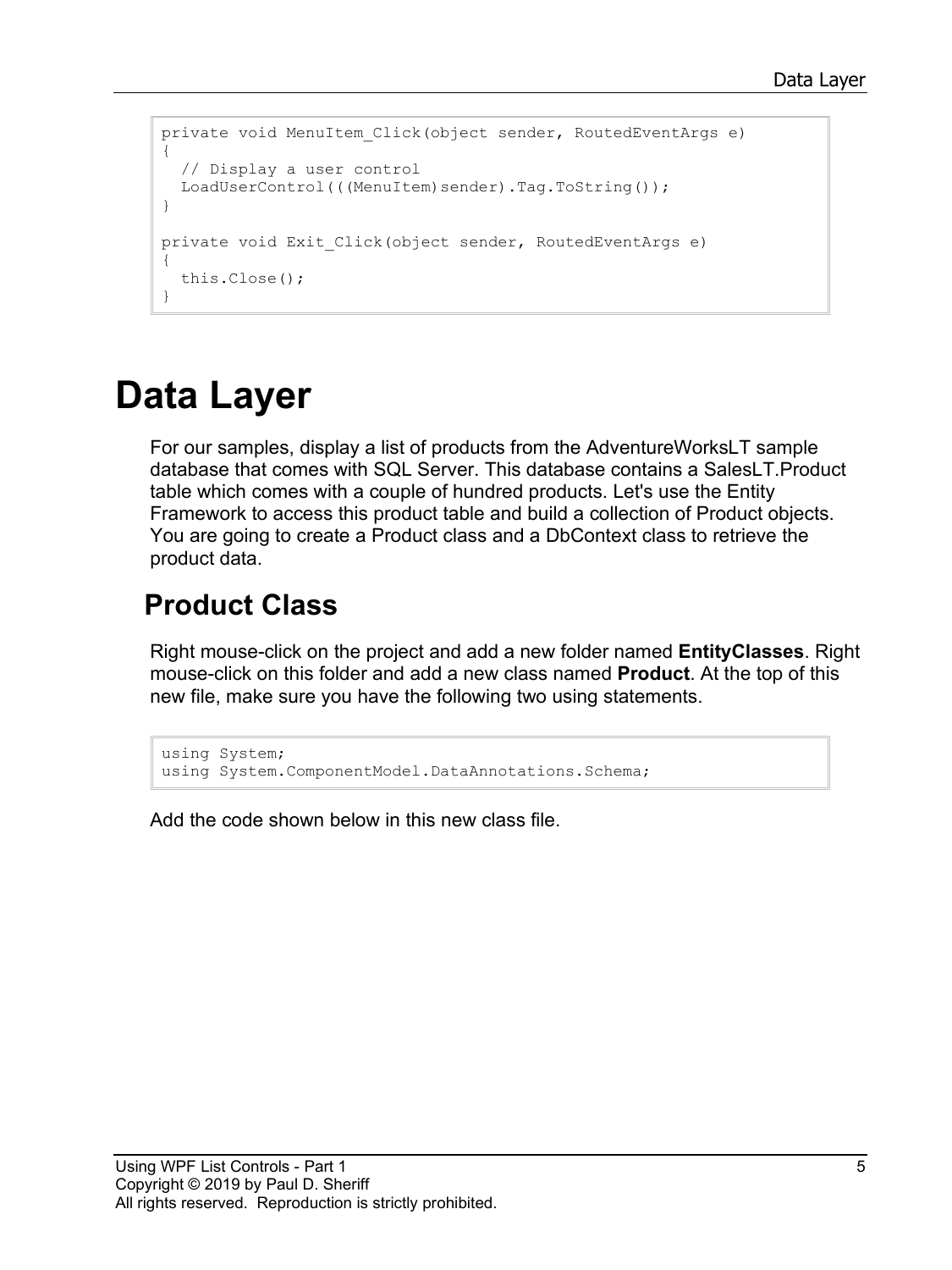```
[Table("Product", Schema = "SalesLT")]
public partial class Product
{
 public int? ProductID { get; set; }
   public string Name { get; set; }
  public string ProductNumber { get; set; }
  public string Color { get; set; }
 public decimal? StandardCost { get; set; }
  public decimal? ListPrice { get; set; }
   public string Size { get; set; }
  public decimal? Weight { get; set; }
  public int? ProductCategoryID { get; set; }
   public int? ProductModelID { get; set; }
 public DateTime? SellStartDate { get; set; }
  public DateTime? SellEndDate { get; set; }
  public DateTime? DiscontinuedDate { get; set; }
  public byte[] ThumbNailPhoto { get; set; }
 public string ThumbnailPhotoFileName { get; set; }
  public Guid? rowguid { get; set; }
 public DateTime? ModifiedDate { get; set; }
}
```
The above class contains one property for each field in the Product table.

#### **AdventureWorksLTDbContext Class**

Right mouse-click on the project and add a new folder named **Models**. Right mouse-click on this new folder and add a new class named **AdventureWorksLTDbContext**. At the top of this file add the following using statements.

```
using System.Data.Entity;
using WPF.ListControls.EntityClasses;
```
Modify the rest of this class to look like the code shown below.

```
public partial class AdventureWorksLTDbContext : DbContext
{
   public AdventureWorksLTDbContext() : base("name=AdventureWorksLT")
\{ }
  public virtual DbSet<Product> Products { get; set; }
}
```
This class is responsible for all data access to the Product table in the AdventureWorksLT database.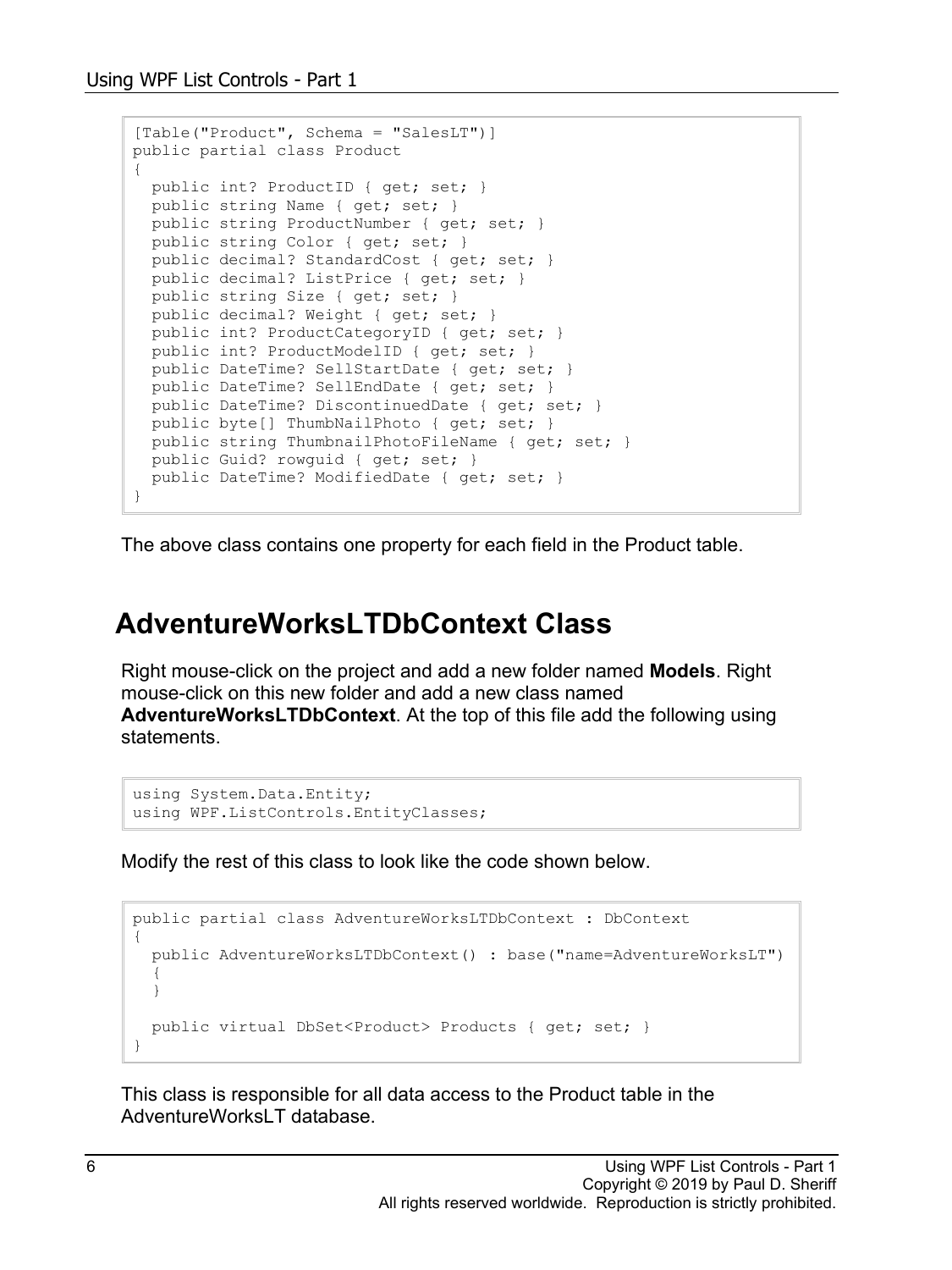### **Modify App.config File**

You need to add a <connectionStrings> element in the App.config file in order to setup the connection string the Entity Framework will use to access the appropriate database.

```
<connectionStrings>
   <add name="AdventureWorksLT" 
        connectionString="Server=Localhost;
                          Database=AdventureWorksLT;
                         Trusted_Connection=Yes;"
        providerName="System.Data.SqlClient" />
</connectionStrings>
```
## **View Model Class**

When using WPF for development you should be using the MVVM design pattern. Right mouse-click on the project and add a new folder named **ViewModels**. Right mouse-click on this new folder and add a new class named **ProductViewModel**. This class contains a single property named *Products* and a method named LoadProducts() to populate this property.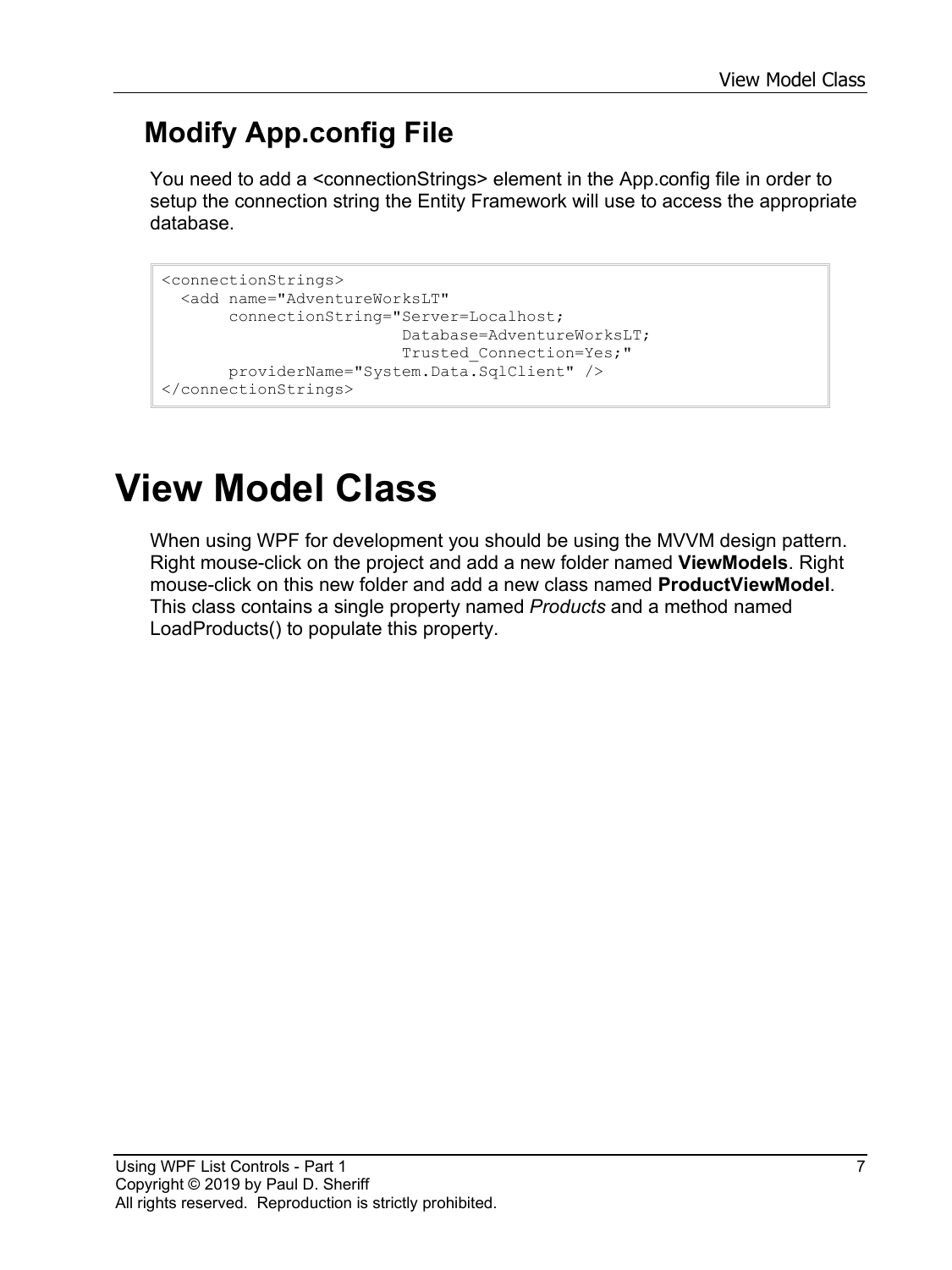```
using System;
using System.Collections.ObjectModel;
using WPF.ListControls.EntityClasses;
using WPF.ListControls.Models;
namespace WPF.ListControls.ViewModels
{
   public class ProductViewMode
   {
    public ProductViewModel()
     {
       LoadProducts();
     }
   public ObservableCollection<Product> Products { get; set; }
   public virtual ObservableCollection<Product> LoadProducts()
     {
      try {
       using (AdventureWorksLTDbContext db =
                 new AdventureWorksLTDbContext()) {
          Products = new ObservableCollection<Product>(db.Products);
 }
 }
       catch (Exception ex) {
      System.Diagnostics.Debug.WriteLine(ex.ToString());
 }
       return Products;
     }
   }
}
```
## **Basic Combo Box**

Right mouse-click on the project and add a new folder named **ListControlsBasic**.

#### **Simple ComboBox**

Right mouse-click on the ListControlsBasic folder and add a new user control named **ComboBoxBasic**. Add a new XML namespace in the <UserControl> definition.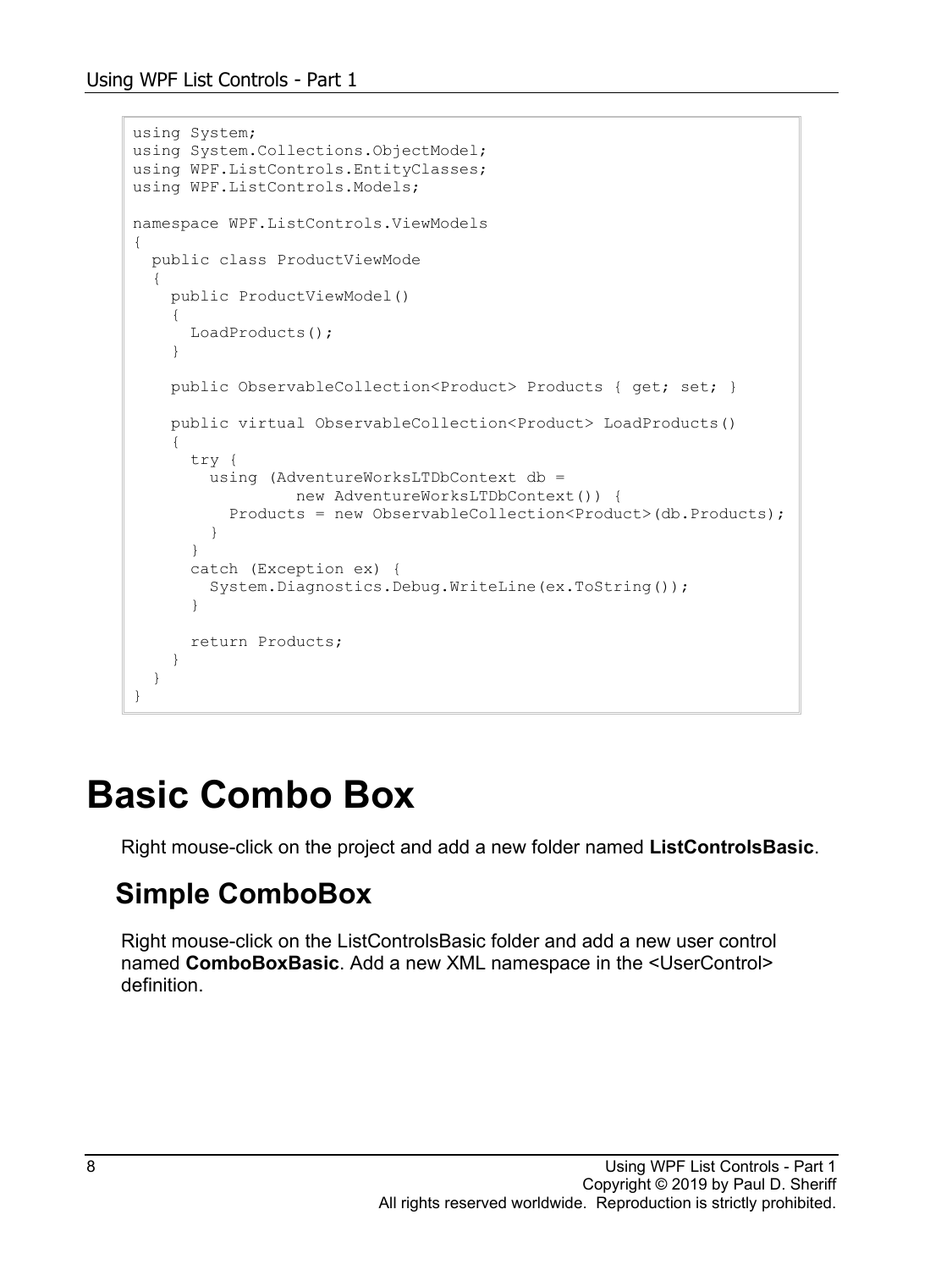```
<UserControl
   x:Class="WPF.ListControls.ListControlsBasic.ComboBoxBasic"
   xmlns="http://schemas.microsoft.com/..."
   xmlns:x="http://schemas.microsoft.com/winfx/2006/xaml"
   xmlns:mc="http://schemas.openxmlformats.org/..."
   xmlns:d="http://schemas.microsoft.com/..."
   xmlns:vm="clr-namespace:WPF.ListControls.ViewModels"
```
Just below the <UserControl> definition, add a UserControl.Resources section in which you create a new instance of the ProductViewModel class you created earlier.

```
<UserControl.Resources>
<vm:ProductViewModel x:Key="viewModel" />
</UserControl.Resources>
```
Within the <Grid> control add a ComboBox control. Set the *ItemsSource* property to a binding that references the source as the viewModel you created in the UserControl.Resources section of this user control. The Path of the data is the *Products* collection you created in the ProductViewModel class. Set the DisplayMemberPath to the *Name* property in the Product class. Each time it renders a new item for the ComboBox the product name is pulled from the Product object and displayed within the ComboBox.

```
<ComboBox 
   ItemsSource="{Binding Source={StaticResource viewModel},
                          Path=Products}"
   DisplayMemberPath="Name" />
```
## **Try it Out**

Run the application and click on the **Basic** menu, then click on the ComboBox menu. You should see a list of products within the ComboBox on the main window as shown in Figure 2.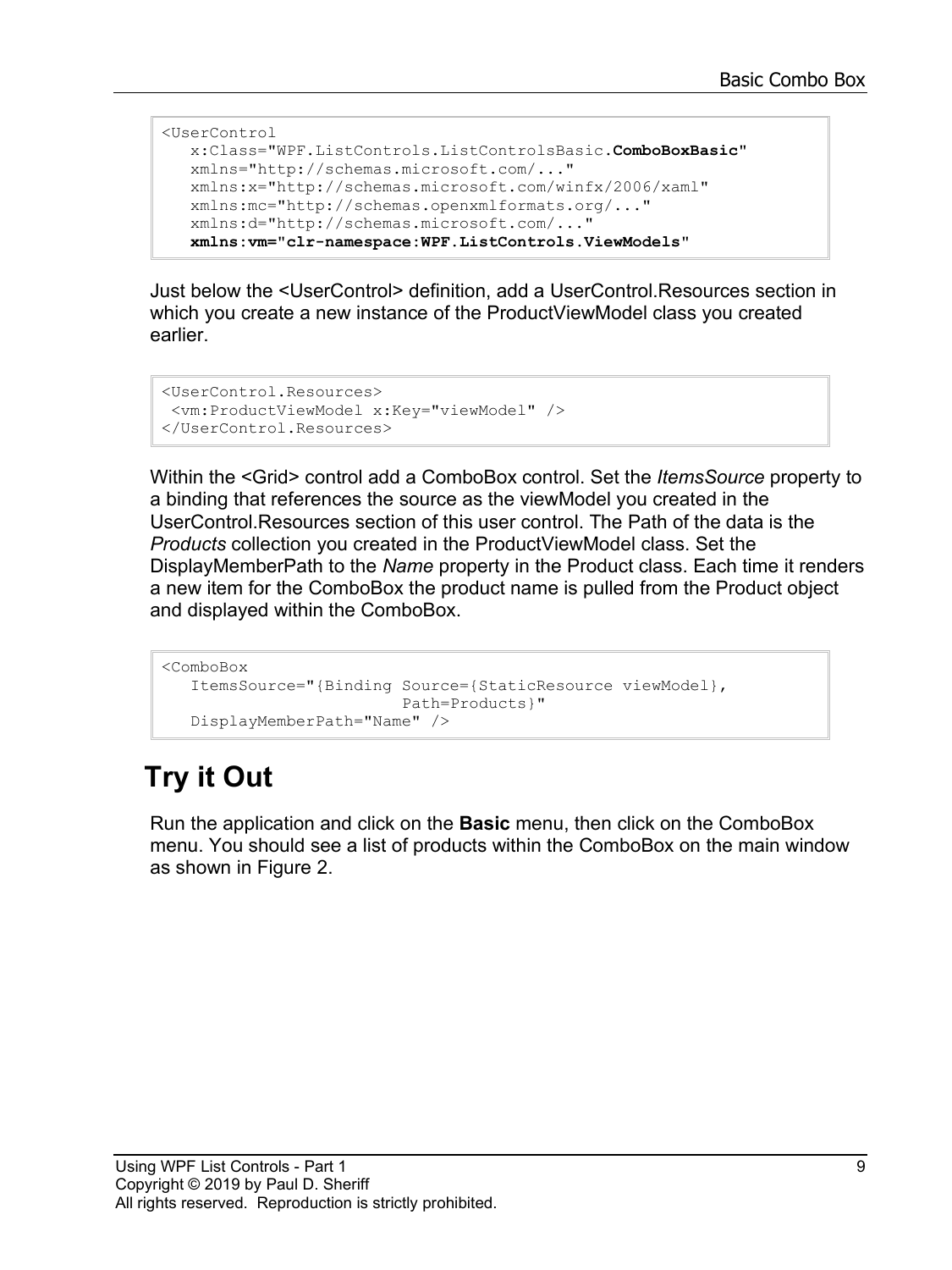| <b>List Control Samples</b> |  | $\times$ |
|-----------------------------|--|----------|
| <b>Basic</b><br><b>File</b> |  |          |
|                             |  |          |
|                             |  | w        |
| HL Road Frame - Black, 58   |  |          |
| HL Road Frame - Red, 58     |  |          |
| Sport-100 Helmet, Red       |  |          |
| Sport-100 Helmet, Black     |  |          |
| Mountain Bike Socks, M      |  |          |
| Mountain Bike Socks, L      |  |          |
| Sport-100 Helmet, Blue      |  |          |
| AWC Logo Cap                |  |          |
| Long-Sleeve Logo Jersey, S  |  |          |
| Long-Sleeve Logo Jersey, M  |  |          |
| Long-Sleeve Logo Jersey, L  |  |          |
| Long-Sleeve Logo Jersey, XL |  |          |
| HL Road Frame - Red, 62     |  |          |
| HL Road Frame - Red, 44     |  |          |

Figure 2: A combo box control display a list of data from which the user may select one.

## **Basic List Box**

Displaying data in a ListBox is identical to displaying data in a ComboBox. Right mouse-click on the ListControlsBasic folder and add a new user control named **ListBoxBasic**. Add a new XML namespace to the <UserControl> definition.

```
<UserControl
   x:Class="WPF.ListControls.ListControlsBasic.ListBoxBasic"
   xmlns="http://schemas.microsoft.com/..."
   xmlns:x="http://schemas.microsoft.com/winfx/2006/xaml"
   xmlns:mc="http://schemas.openxmlformats.org/..."
    xmlns:d="http://schemas.microsoft.com/..."
    xmlns:vm="clr-namespace:WPF.ListControls.ViewModels"
```
Just below the <UserControl> definition, add a UserControl.Resources section in which you create a new instance of the ProductViewModel class you created earlier.

```
<UserControl.Resources>
<vm:ProductViewModel x:Key="viewModel" />
</UserControl.Resources>
```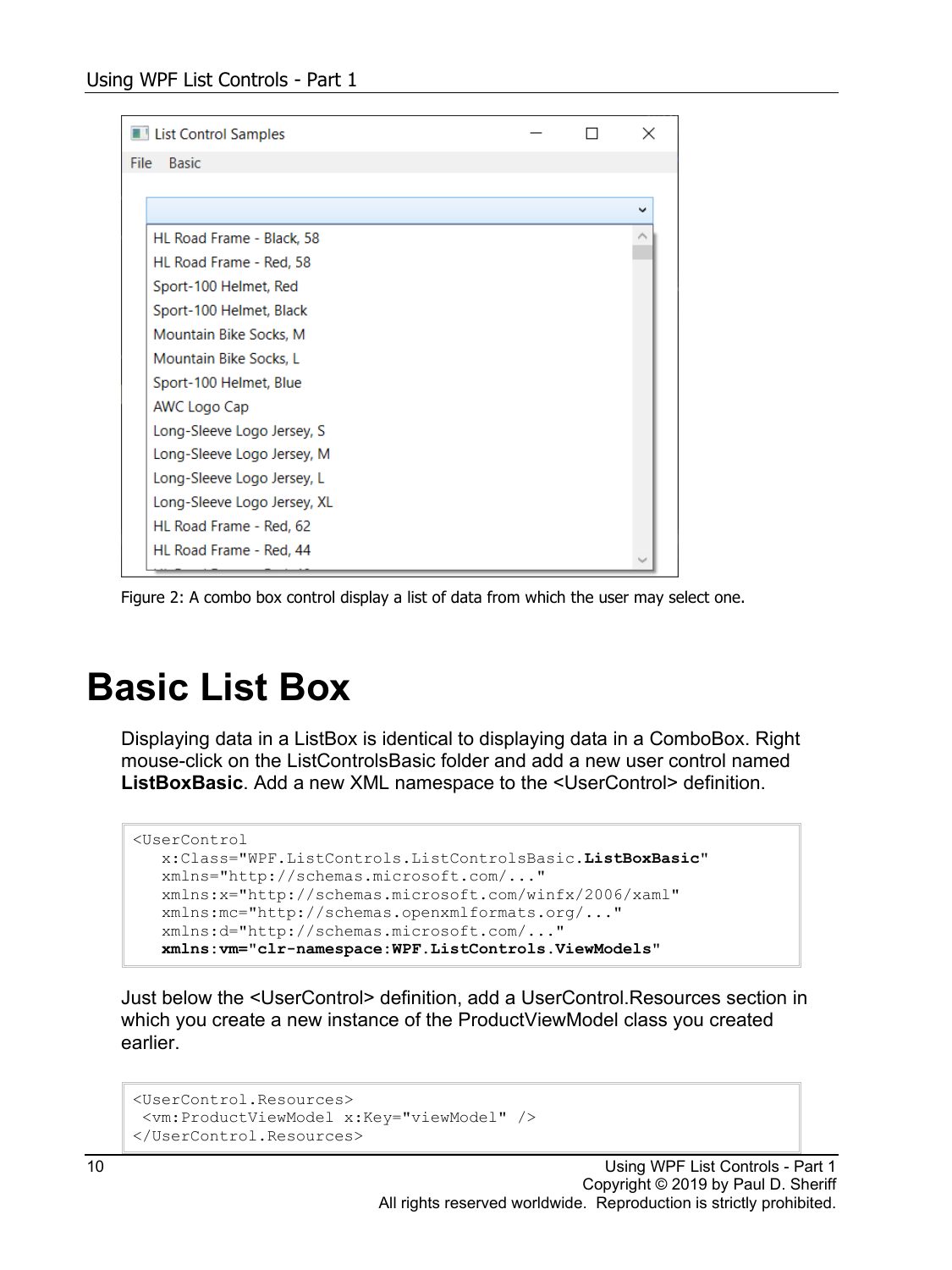Within the <Grid> control add a ListBox control. Set the *ItemsSource* property to a binding that references the source as the viewModel you created in the UserControl.Resources section of this user control. The Path of the data is the *Products* collection you created in the ProductViewModel class. Set the DisplayMemberPath to the *Name* property in the Product class. Each time it renders a new item for the ListBox the product name is pulled from the Product object and displayed within the ListBox.

```
<ListBox Grid.Row="1"
  ItemsSource="{Binding Source={StaticResource viewModel},
                      Path=Products}"
  DisplayMemberPath="Name" />
```
### **Try it Out**

Run the application and click on the Simple menu, then click on the ListBox menu. You should see a list of products within the ListBox on the main window as shown in Figure 3.

| I List Control Samples      |  |  |
|-----------------------------|--|--|
| <b>Basic</b><br>File        |  |  |
|                             |  |  |
| HL Road Frame - Black, 58   |  |  |
| HL Road Frame - Red, 58     |  |  |
| Sport-100 Helmet, Red       |  |  |
| Sport-100 Helmet, Black     |  |  |
| Mountain Bike Socks, M      |  |  |
| Mountain Bike Socks, L      |  |  |
| Sport-100 Helmet, Blue      |  |  |
| AWC Logo Cap                |  |  |
| Long-Sleeve Logo Jersey, S  |  |  |
| Long-Sleeve Logo Jersey, M  |  |  |
| Long-Sleeve Logo Jersey, L  |  |  |
| Long-Sleeve Logo Jersey, XL |  |  |
| HL Road Frame - Red. 62     |  |  |
| HL Road Frame - Red, 44     |  |  |
| HL Road Frame - Red. 48     |  |  |
|                             |  |  |

Figure 3: A list box control displays a list of data to the user and gives them a scroll bar to scroll through all the items.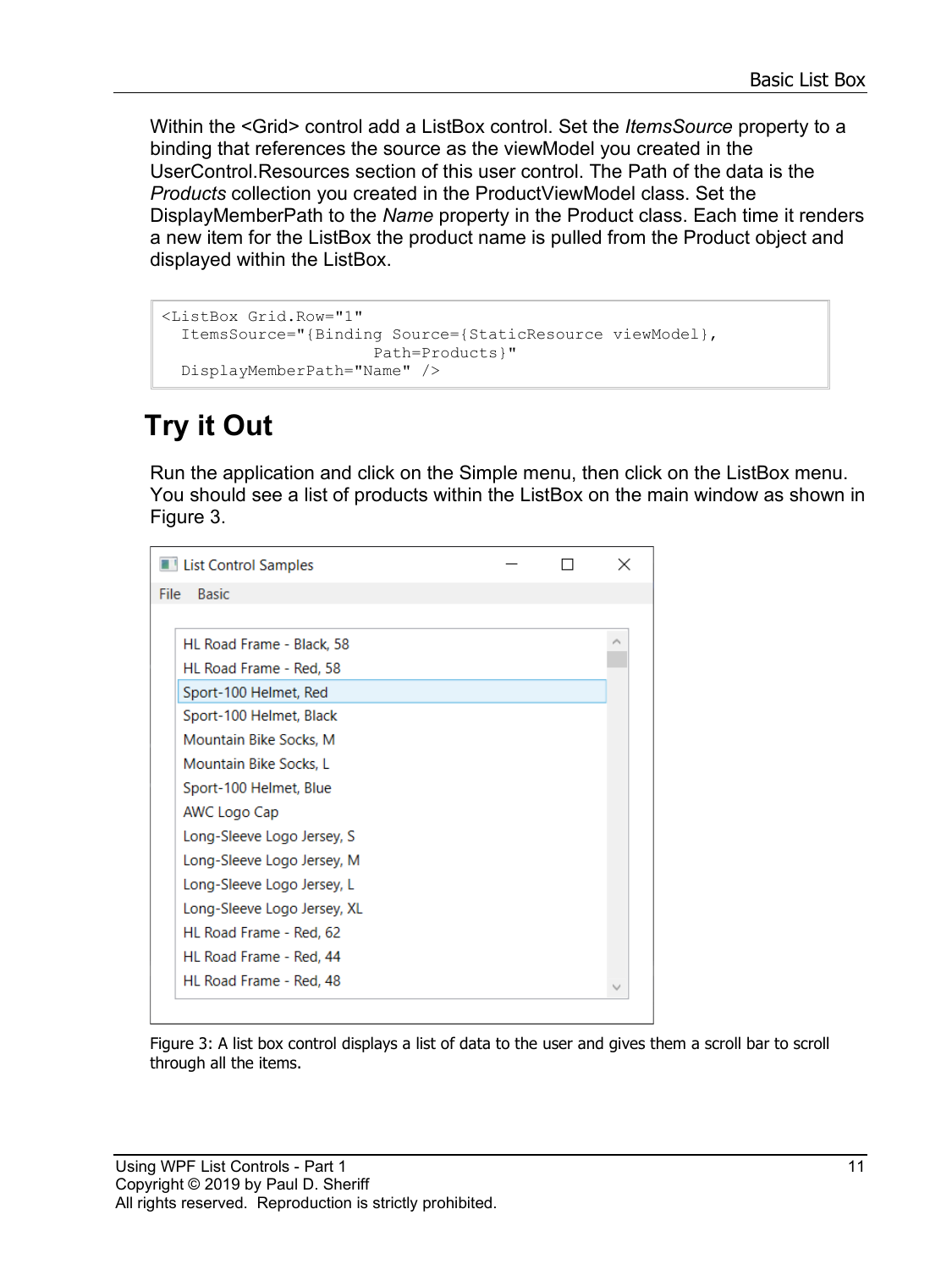## **Basic Data Grid**

Right mouse-click on the ListControlsBasic folder and add a new user control named **DataGridBasic**. Add a new XML namespace in the <UserControl> definition.

```
<UserControl
   x:Class="WPF.ListControls.ListControlsBasic.ComboBoxBasic"
   xmlns="http://schemas.microsoft.com/..."
   xmlns:x="http://schemas.microsoft.com/winfx/2006/xaml"
   xmlns:mc="http://schemas.openxmlformats.org/..."
   xmlns:d="http://schemas.microsoft.com/..."
   xmlns:vm="clr-namespace:WPF.ListControls.ViewModels"
```
Just below the <UserControl> definition, add a UserControl.Resources section in which you create a new instance of the ProductViewModel class you created earlier.

```
<UserControl.Resources>
<vm:ProductViewModel x:Key="viewModel" />
</UserControl.Resources>
```
Within the <Grid> control add a DataGrid control. Set the *ItemsSource* property to a binding that references the source as the viewModel you created in the UserControl.Resources section of this user control. The Path of the data is the *Products* collection you created in the ProductViewModel class. A DataGrid will display a singled column for each property in the Product class as shown in Figure 4.

```
<DataGrid
    ItemsSource="{Binding Source={StaticResource viewModel},
                           Path=Products}" />
```
#### **Try it Out**

Run the application and click on the Simple menu, then click on the DataGrid menu. You should see a list of products within the DataGrid displayed on the main window as shown in Figure 4.